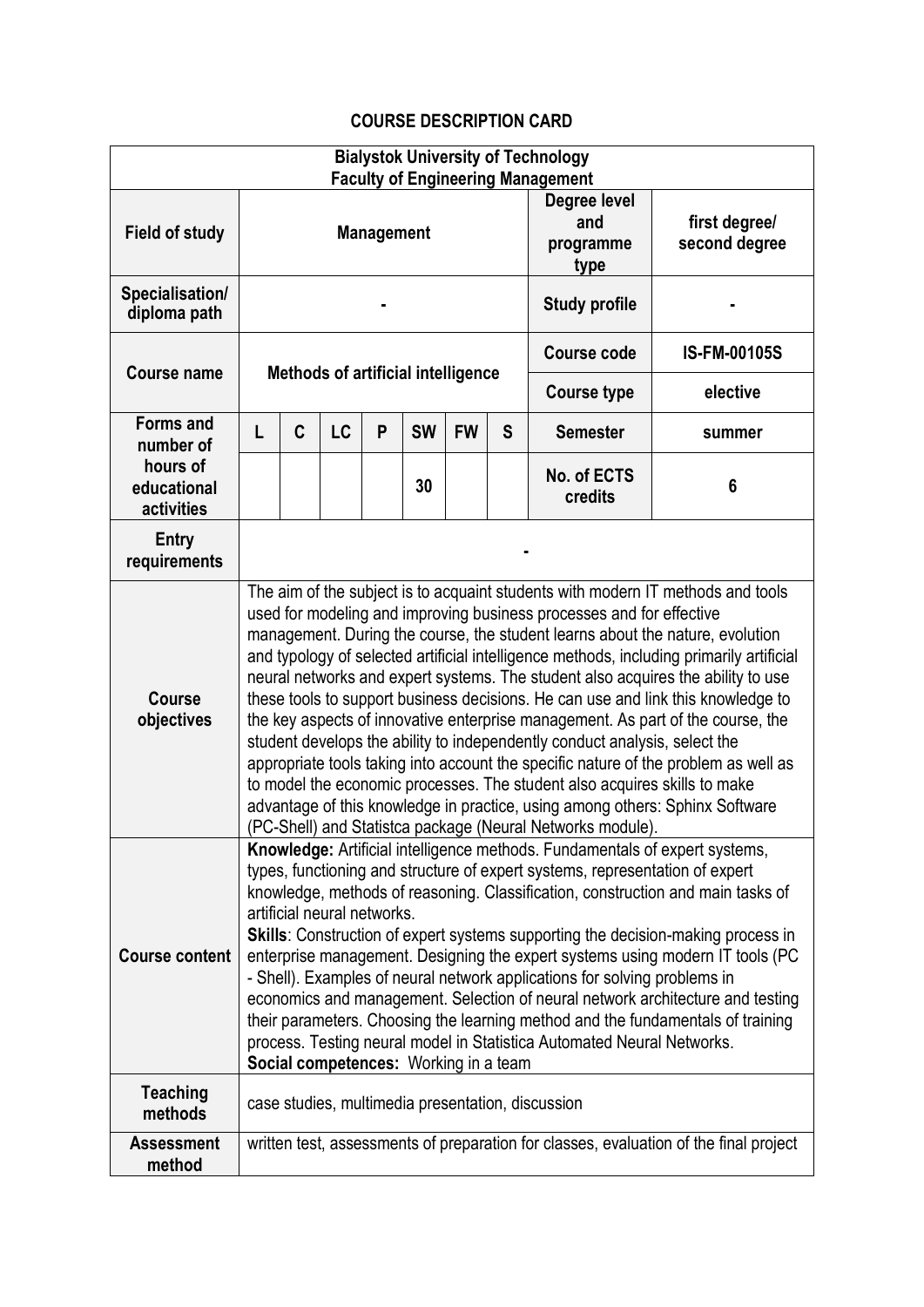| Symbol of<br>learning<br>outcome                                        | <b>Learning outcomes</b>                                                                                                                                                                        | Reference to the<br>learning outcomes<br>for the field of<br>study   |           |  |  |  |  |  |  |
|-------------------------------------------------------------------------|-------------------------------------------------------------------------------------------------------------------------------------------------------------------------------------------------|----------------------------------------------------------------------|-----------|--|--|--|--|--|--|
|                                                                         | Knowledge: the graduate knows and understands                                                                                                                                                   |                                                                      |           |  |  |  |  |  |  |
| L01                                                                     | modern IT tools in the field of artificial intelligence and<br>know how to apply appropriate solutions to solve various<br>types of management problems                                         |                                                                      |           |  |  |  |  |  |  |
|                                                                         | Skills: the graduate is able to                                                                                                                                                                 |                                                                      |           |  |  |  |  |  |  |
| <b>LO2</b>                                                              | apply artificial neural networks to forecast economic<br>processes and phenomena and use them to solve<br>regression and classification problems related to<br>management (Statistica software) |                                                                      |           |  |  |  |  |  |  |
| LO <sub>3</sub>                                                         | to navigate the PC-Shell software and use this skill to<br>design and build applications (expert systems) supporting<br>business decisions and problem-solving                                  |                                                                      |           |  |  |  |  |  |  |
| <b>LO4</b>                                                              | conduct the deduction, synthesis, analysis and<br>interpretation of results and on this basis make<br>appropriate operational and strategic decisions in the field<br>of company management     |                                                                      |           |  |  |  |  |  |  |
|                                                                         | Social competence: the graduate is ready to                                                                                                                                                     |                                                                      |           |  |  |  |  |  |  |
| LO <sub>5</sub>                                                         | work in a team                                                                                                                                                                                  |                                                                      |           |  |  |  |  |  |  |
| Symbol of<br>learning<br>outcome                                        | Methods of assessing the learning outcomes                                                                                                                                                      | <b>Type of tuition</b><br>during which the<br>outcome is<br>assessed |           |  |  |  |  |  |  |
| <b>LO1</b>                                                              | written test, assignments of preparation for classes                                                                                                                                            | <b>SW</b>                                                            |           |  |  |  |  |  |  |
| <b>LO2</b>                                                              | written test, evaluation of the final project                                                                                                                                                   |                                                                      | <b>SW</b> |  |  |  |  |  |  |
| LO <sub>3</sub>                                                         | written test, evaluation of the final project                                                                                                                                                   | <b>SW</b>                                                            |           |  |  |  |  |  |  |
| <b>LO4</b>                                                              | evaluation of the final project, discussions, observations of<br>working during classes                                                                                                         | SW                                                                   |           |  |  |  |  |  |  |
| LO <sub>5</sub>                                                         | observations of working during classes, evaluation of the<br>final project                                                                                                                      | SW                                                                   |           |  |  |  |  |  |  |
|                                                                         | No. of hours                                                                                                                                                                                    |                                                                      |           |  |  |  |  |  |  |
| <b>Calculation</b>                                                      | participation in specialization workshops                                                                                                                                                       | 30                                                                   |           |  |  |  |  |  |  |
|                                                                         | preparation for specialization workshops                                                                                                                                                        | 30                                                                   |           |  |  |  |  |  |  |
|                                                                         | participation in student-teacher sessions related to the<br>specialization workshops                                                                                                            | 5                                                                    |           |  |  |  |  |  |  |
|                                                                         | preparation for written test                                                                                                                                                                    | 20                                                                   |           |  |  |  |  |  |  |
|                                                                         | study of the literature                                                                                                                                                                         | 25                                                                   |           |  |  |  |  |  |  |
|                                                                         | final project preparation                                                                                                                                                                       | 40                                                                   |           |  |  |  |  |  |  |
|                                                                         | <b>TOTAL:</b>                                                                                                                                                                                   |                                                                      | 150       |  |  |  |  |  |  |
|                                                                         | <b>HOURS</b>                                                                                                                                                                                    | No. of<br><b>ECTS</b><br>credits                                     |           |  |  |  |  |  |  |
| Student workload - activities that require direct teacher participation | 35                                                                                                                                                                                              | 1,4                                                                  |           |  |  |  |  |  |  |
|                                                                         | 125                                                                                                                                                                                             | 5                                                                    |           |  |  |  |  |  |  |